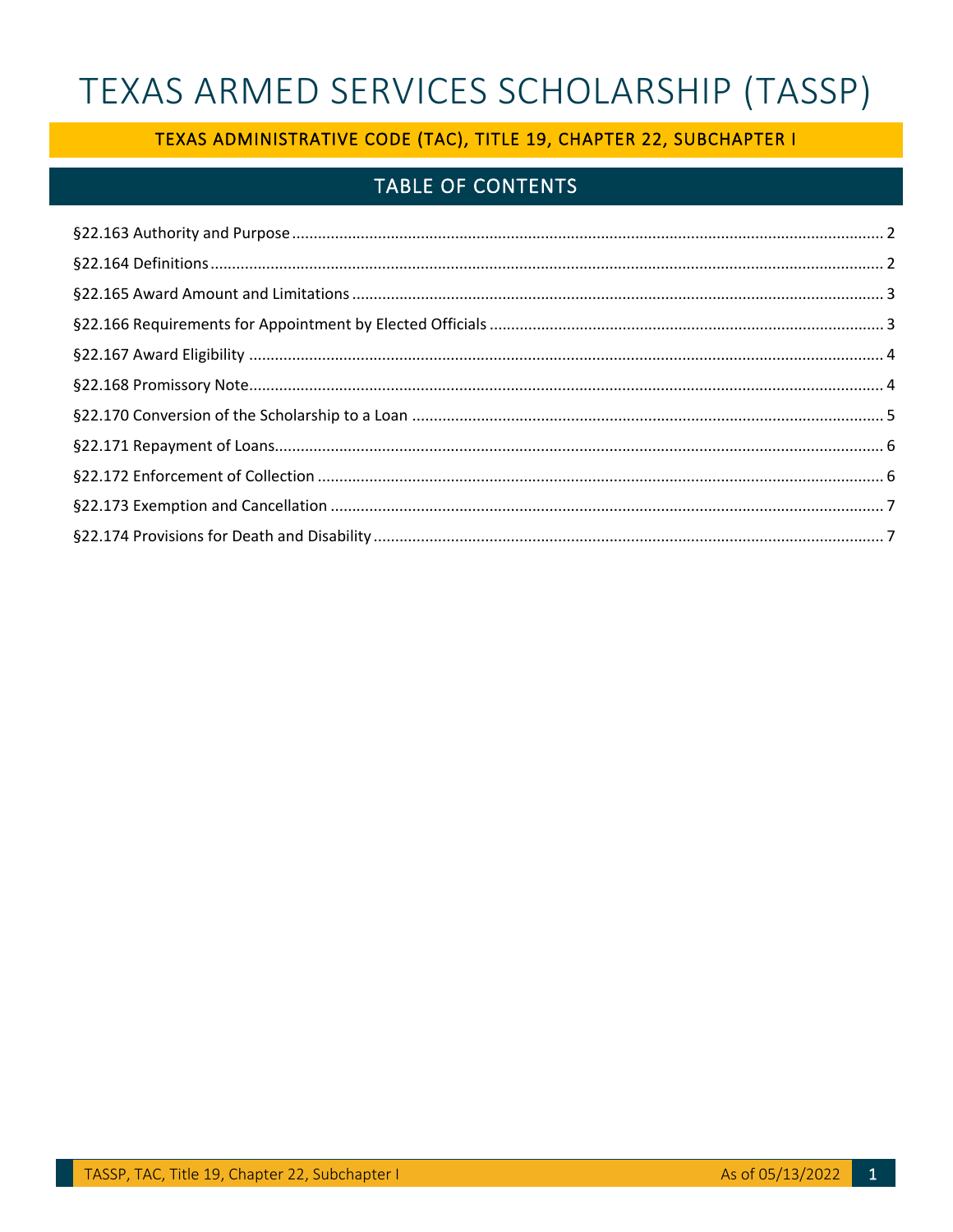### <span id="page-1-0"></span>§22.163 AUTHORITY AND PURPOSE

(a) Authority. Authority for this subchapter is provided in the Texas Education Code, Subchapter FF, Texas Armed Services Scholarship Program. These rules establish procedures to administer the subchapter as prescribed in the Texas Education Code, §§61.9771 - 61.9776.

 (b) Purpose. The purpose of the Texas Armed Services Scholarship Program is to encourage students to complete a State Guard, the United States Coast Guard, or the United States Merchant Marine, or to become commissioned officers baccalaureate degree and become members of the Texas Army National Guard, the Texas Air National Guard, the Texas in any branch of the armed services of the United States.

Source Note: The provisions of this §22.163 adopted to be effective November 30, 2009, 34 TexReg 8530; amended to be 19, 2017, 42 TexReg 2739; amended to be effective August 3, 2020, 45 TexReg 5341 effective September 6, 2011, 36 TexReg 5686; transferred effective June 1, 2017, as published in the Texas Register May

#### <span id="page-1-1"></span>§22.164 DEFINITIONS

 In addition to the words and terms defined in Texas Administrative Code, §22.1, the following words and terms, when used in this subchapter, shall have the following meanings, unless the context clearly indicates otherwise:

(1) Award--The amount of a scholarship in an academic year, which may be comprised of multiple disbursements.

 this subchapter, private or independent institutions of higher education as defined in Texas Education Code, §61.003(15). (2) Institution of Higher Education--As defined in Texas Education Code, §61.003(8), and which includes, for purposes of

 prescribing the terms of the military commitment to which the recipient is obligated to serve. (3) Contract to serve--A legally-binding agreement between the recipient and the armed services of the United States,

(4) Loan--A Texas Armed Services Scholarship that has become a loan as outlined in §22.170 of this subchapter (relating to Conversion of the Scholarship to a Loan).

(5) Recipient--A person who has received a Texas Armed Services Scholarship.

(6) Scholarship--A conditional scholarship through the Texas Armed Services Scholarship Program.

Source Note: The provisions of this §22.164 adopted to be effective November 30, 2009, 34 TexReg 8530; amended to be 19, 2017, 42 TexReg 2739; amended to be effective May 29, 2018, 43 TexReg 3353; amended to be effective August 3, effective September 6, 2011, 36 TexReg 5686; transferred effective June 1, 2017, as published in the Texas Register May 2020, 45 TexReg 5341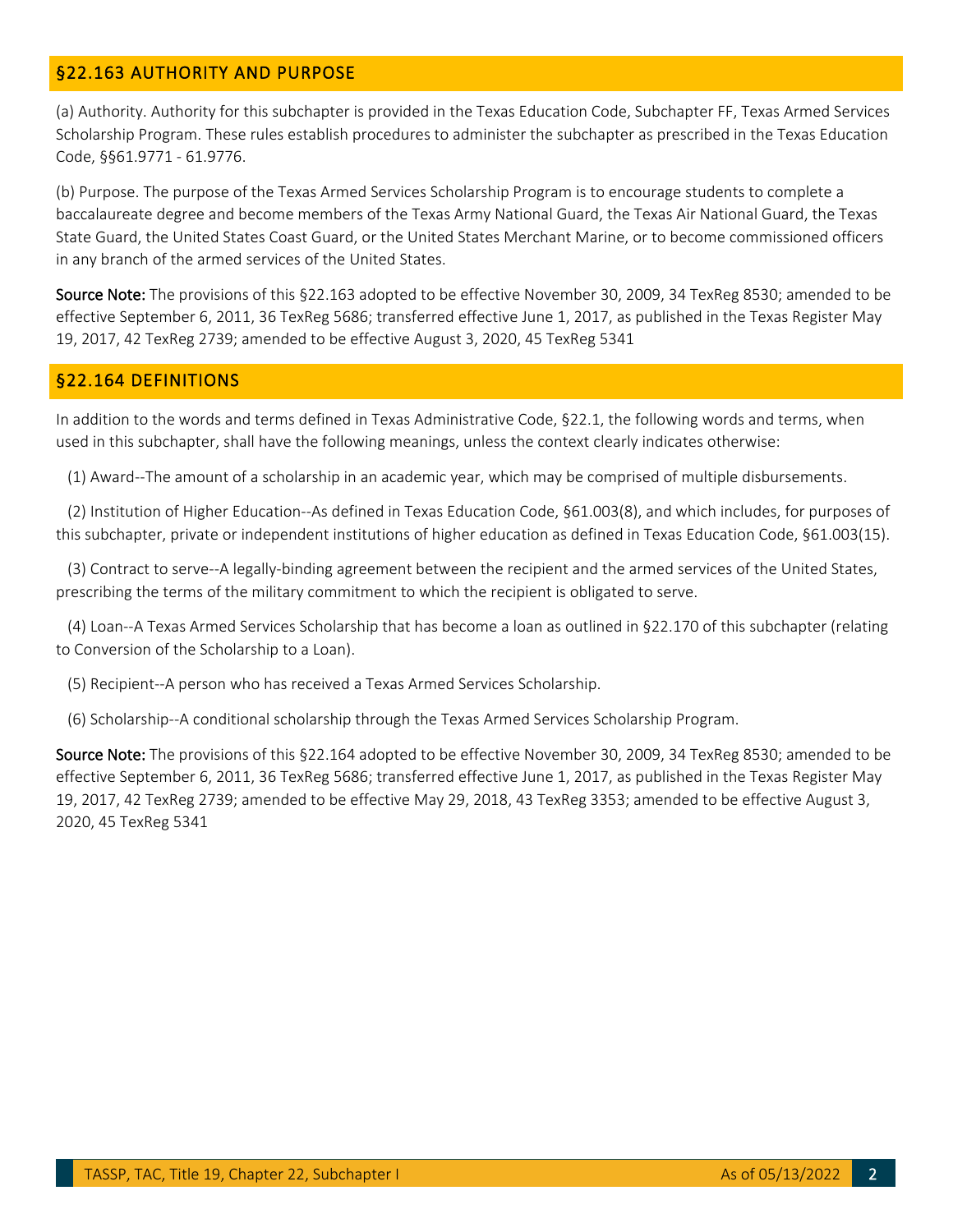## <span id="page-2-0"></span>§22.165 AWARD AMOUNT AND LIMITATIONS

(a) The amount of a scholarship in an academic year shall not exceed \$15,000.

 (b) A scholarship awarded to a student under this subchapter shall be reduced for an academic year by the amount by which the full amount of the scholarship plus the total amount to be paid to the student for being under contract with one of the branches of the armed services of the United States exceeds the student's total cost of attendance for that academic year at the institution of higher education in which the student is enrolled.

 (c) A student may receive a scholarship for four of the six years allowed for graduation, if the student is enrolled in a degree program of four years or less, or for five of the six years allowed for graduation, if enrolled in a degree program of more than four years.

 hours, including transferred hours, as verified by the student's institution of higher education. (d) A student may not receive a scholarship after having earned a baccalaureate degree or a cumulative total of 150 credit

Source Note: The provisions of this §22.165 adopted to be effective November 30, 2009, 34 TexReg 8530; amended to be 19, 2017, 42 TexReg 2739; amended to be effective August 3, 2020, 45 TexReg 5341 effective September 6, 2011, 36 TexReg 5686; transferred effective June 1, 2017, as published in the Texas Register May

#### <span id="page-2-1"></span>§22.166 REQUIREMENTS FOR APPOINTMENT BY ELECTED OFFICE

(a) Each year the governor and the lieutenant governor may each appoint two students and two alternates, and each state senator and each state representative may appoint one student and one alternate to receive an initial scholarship.

(b) Appointments must be reported to the Board by the deadline established by the Commissioner.

(c) A selected student must meet two of the following four academic criteria at the time of application:

 (1) Is on track to graduate high school or graduated with the Distinguished Achievement Program (DAP), the distinguished level of achievement under the Foundation High School program, or the International Baccalaureate Program (IB);

(2) Has a current high school GPA of 3.0 or higher or graduated with a high school GPA of 3.0 or higher;

(3) Achieved a college readiness score on the SAT or ACT;

 (4) Is currently ranked in the top one-third of the prospective high school graduating class or graduated in the top onethird of the high school graduating class.

 (d) If a student appointed to receive a scholarship fails to initially meet eligibility or fails to meet the requirements to initially receive the scholarship, the Board must notify the alternate on file of his or her nomination.

 (e) If a recipient's scholarship converts to a loan prior to graduation, beginning with the academic year following the the recipient who no longer meets the requirements for the scholarship. determination, the appointing official may appoint another eligible student to receive any available funds designated for

Source Note: The provisions of this §22.166 adopted to be effective November 30, 2009, 34 TexReg 8530; amended to be effective June 1, 2017, as published in the Texas Register May 19, 2017, 42 TexReg 2739; amended to be effective November 29, 2017, 42 TexReg 6625; amended to be effective May 29, 2018, 43 TexReg 3353; amended to be effective effective November 29, 2011, 36 TexReg 8026, amended to be effective February 22, 2017, 42 TexReg 685; transferred August 3, 2020, 45 TexReg 5341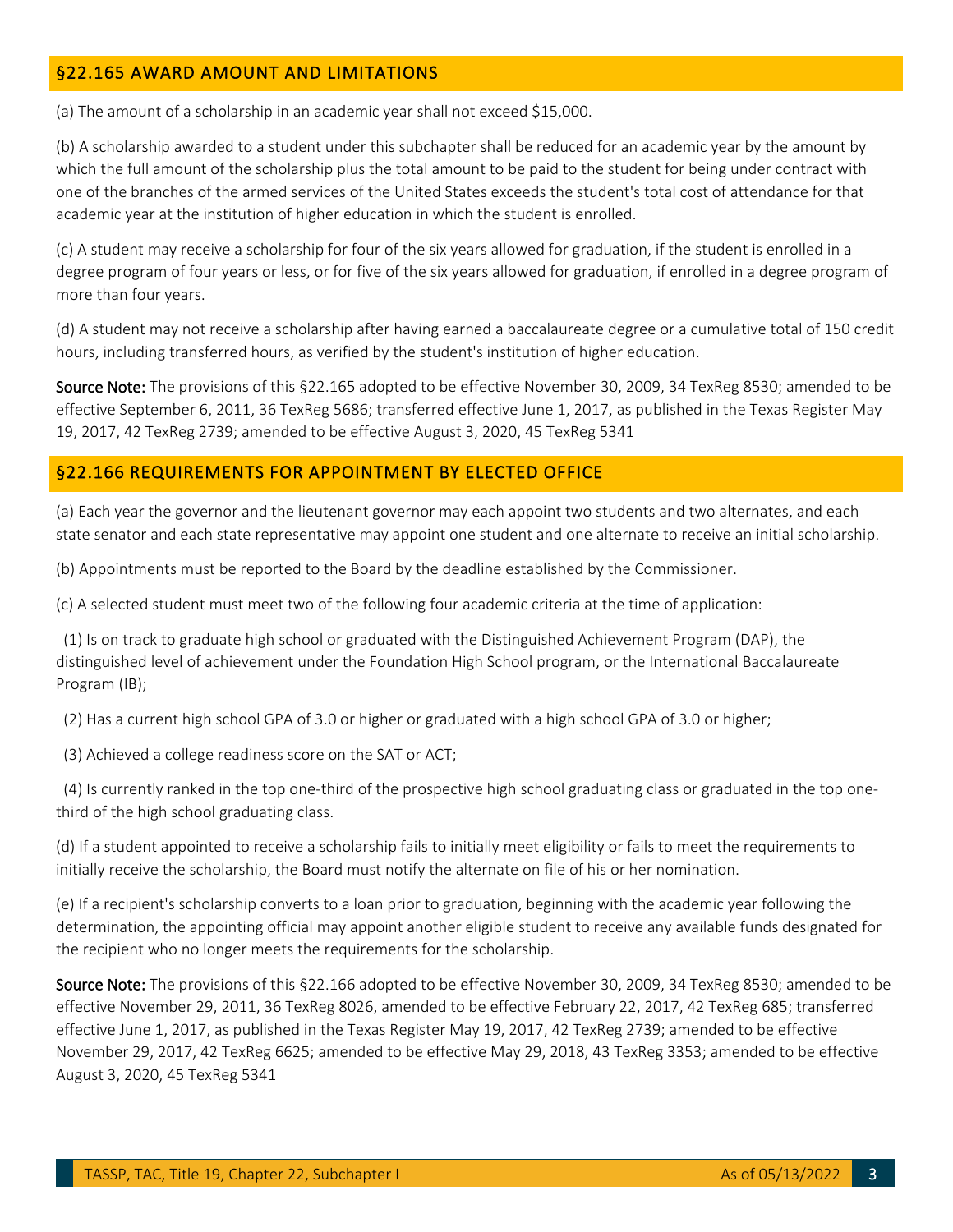### <span id="page-3-0"></span>§22.167 AWARD ELIGIBILITY

To receive a scholarship, a selected student must:

(1) Be enrolled in an institution of higher education, as certified by that institution;

 (2) Enroll in and be a member in good standing of a Reserve Officers' Training Corps (ROTC) program or another undergraduate officer commissioning program while enrolled in the institution of higher education, as certified by that institution;

(3) Enter into a written agreement with the Board, set forth in §22.168 of this subchapter (relating to Promissory Note);

(4) Be appointed to receive a scholarship by the governor, lieutenant governor, a state senator, or a state representative; and

(5) Maintain the satisfactory academic progress requirements as indicated by the financial aid office at the recipient's institution of higher education.

Source Note: The provisions of this §22.167 adopted to be effective November 30, 2009, 34 TexReg 8530; amended to be effective September 6, 2011, 36 TexReg 5686; amended to be effective February 28, 2012, 37 TexReg 1332; transferred November 29, 2017, 42 TexReg 6625; amended to be effective August 3, 2020, 45 TexReg 5341 effective June 1, 2017, as published in the Texas Register May 19, 2017, 42 TexReg 2739; amended to be effective

#### <span id="page-3-1"></span>§22.168 PROMISSORY NOTE

 and promising to repay the amount of the scholarship plus applicable interest, late charges, and any collection costs, including attorneys' fees, if the recipient fails to meet certain conditions of the scholarship, set forth in §22.170 of this (a) The Board shall require a recipient to sign a promissory note acknowledging the conditional nature of the scholarship subchapter (Conversion of the Scholarship to a Loan).

(b) Recipients agree to:

 education awards ROTC credit for prior service in any branch of the U.S. Armed Services or the Texas Army National Guard, Texas Air National Guard, Texas State Guard, United States Coast Guard, or United States Merchant Marine, or (1) Complete four years of ROTC training, or the equivalent of four years of ROTC training if the institution of higher another undergraduate officer commissioning program;

 having received a high school diploma or a General Educational Diploma or its equivalent; (2) Graduate no later than six years after the date the student first enrolls in an institution of higher education after

(3) After graduation, enter into and provide the Board with verification of:

 Guard, United States Coast Guard, or United States Merchant Marine; or (A) A four-year commitment to be a member of the Texas Army National Guard, Texas Air National Guard, Texas State

(B) A contract to serve as a commissioned officer in any branch of the armed services of the United States;

 Guard, Texas Air National Guard, Texas State Guard, United States Coast Guard, or United States Merchant Marine, or the branch of the armed services with which the student enters into a contract; and (4) Meet the physical examination requirements and all other prescreening requirements of the Texas Army National

(5) Repay the scholarship according to the terms of the promissory note if the student fails to meet the requirements described in §22.170 of this subchapter (relating to Conversion of the Scholarship to a Loan).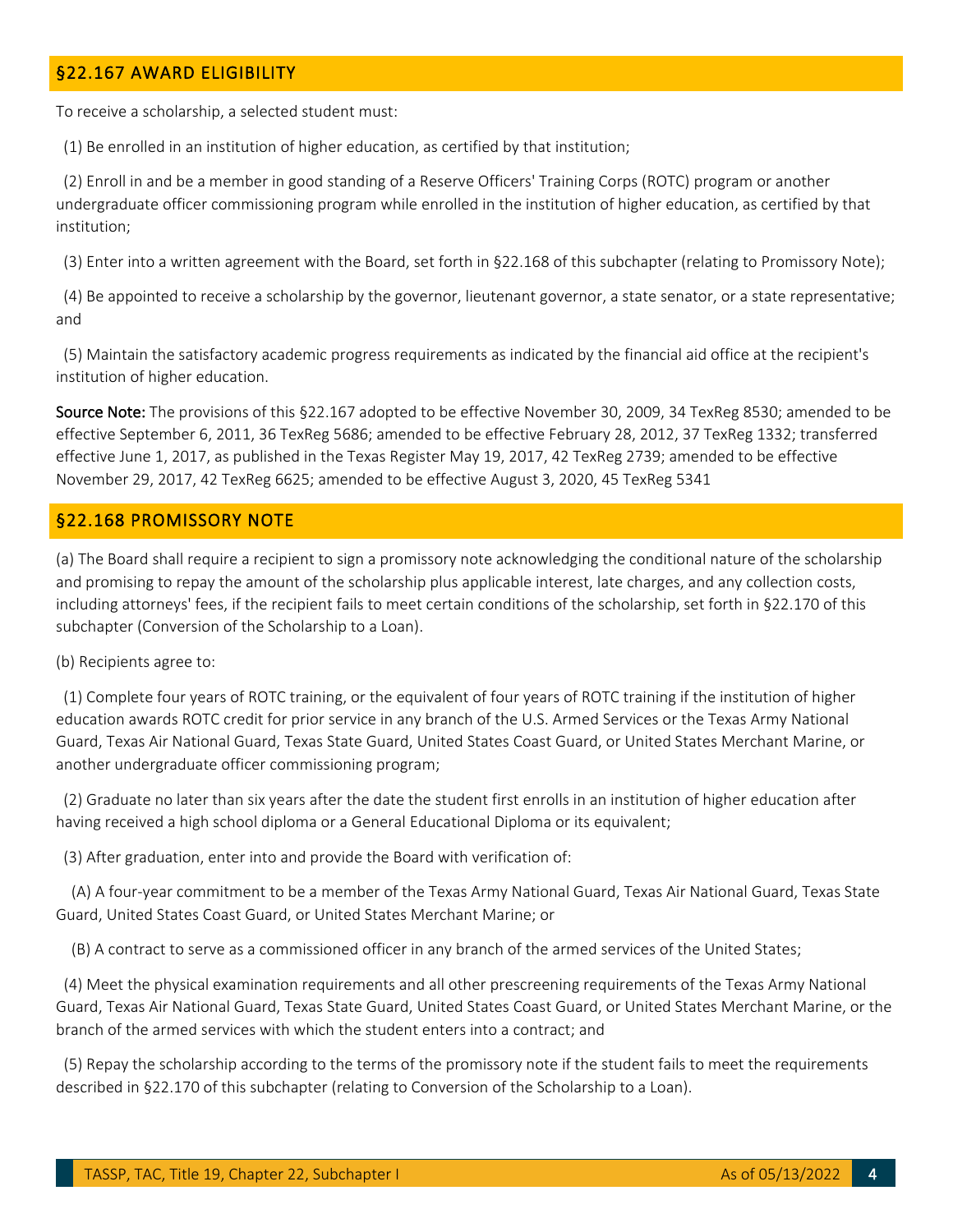Source Note: The provisions of this §22.168 adopted to be effective November 30, 2009, 34 TexReg 8530; transferred effective June 1, 2017, as published in the Texas Register May 19, 2017, 42 TexReg 2739; amended to be effective August 3, 2020, 45 TexReg 5341

## <span id="page-4-0"></span>§22.170 CONVERSION OF THE SCHOLARSHIP TO A LOAN

(a) A scholarship will become a loan if the recipient:

(1) Fails to maintain satisfactory academic progress as described in §22.167 of this subchapter (relating to Award Eligibility);

 education or that institution's ROTC program or other undergraduate officer commissioning program, without subsequent enrollment in another institution of higher education and that subsequent institution's ROTC program or other (2) Withdraws from the scholarship program, as indicated through withdrawal or removal from the institution of higher undergraduate officer commissioning program; or

(3) Fails to fulfill one of the following:

 Guard, United States Coast Guard, or United States Merchant Marine; or (A) a four-year commitment to be a member of the Texas Army National Guard, Texas Air National Guard, Texas State

 the armed services of the United States; honorable discharge is considered demonstration of fulfilling the minimum active (B) the minimum active service requirement included in a contract to serve as a commissioned officer in any branch of service requirement.

 (b) A scholarship converts to a loan if documentation of the contract or commitment outlined in subsection (a)(3) of this section is not submitted to the Coordinating Board within twelve months of graduation with a baccalaureate degree. Subsequent filing of this documentation will revert the loan back to a scholarship.

(c) If a recipient's scholarship converts to a loan, the recipient:

(1) cannot regain award eligibility in a subsequent academic year; and

(2) loses eligibility to receive any future awards.

 (d) If a recipient requires a temporary leave of absence from the institution of higher education and/or the ROTC program National Guard, Texas Air National Guard, Texas State Guard, United States Coast Guard, or United States Merchant Marine for fewer than twelve months, the Board may agree to not convert the scholarship to a loan during that time. or another undergraduate officer commissioning program for personal reasons or to provide service for the Texas Army

 (e) If a recipient is required to provide more than twelve months of service in the Texas Army National Guard, Texas Air National Guard, Texas State Guard, United States Coast Guard, or United States Merchant Marine as a result of a national emergency, the Board shall grant that recipient additional time to meet the graduation and service requirements specified in the scholarship agreement.

Source Note: The provisions of this §22.170 adopted to be effective November 30, 2009, 34 TexReg 8530; amended to be 19, 2017, 42 TexReg 2739; amended to be effective November 29, 2017, 42 TexReg 6625; amended to be effective May 29, 2018, 43 TexReg 3353; amended to be effective August 3, 2020, 45 TexReg 5341 effective September 6, 2011, 36 TexReg 5686; transferred effective June 1, 2017, as published in the Texas Register May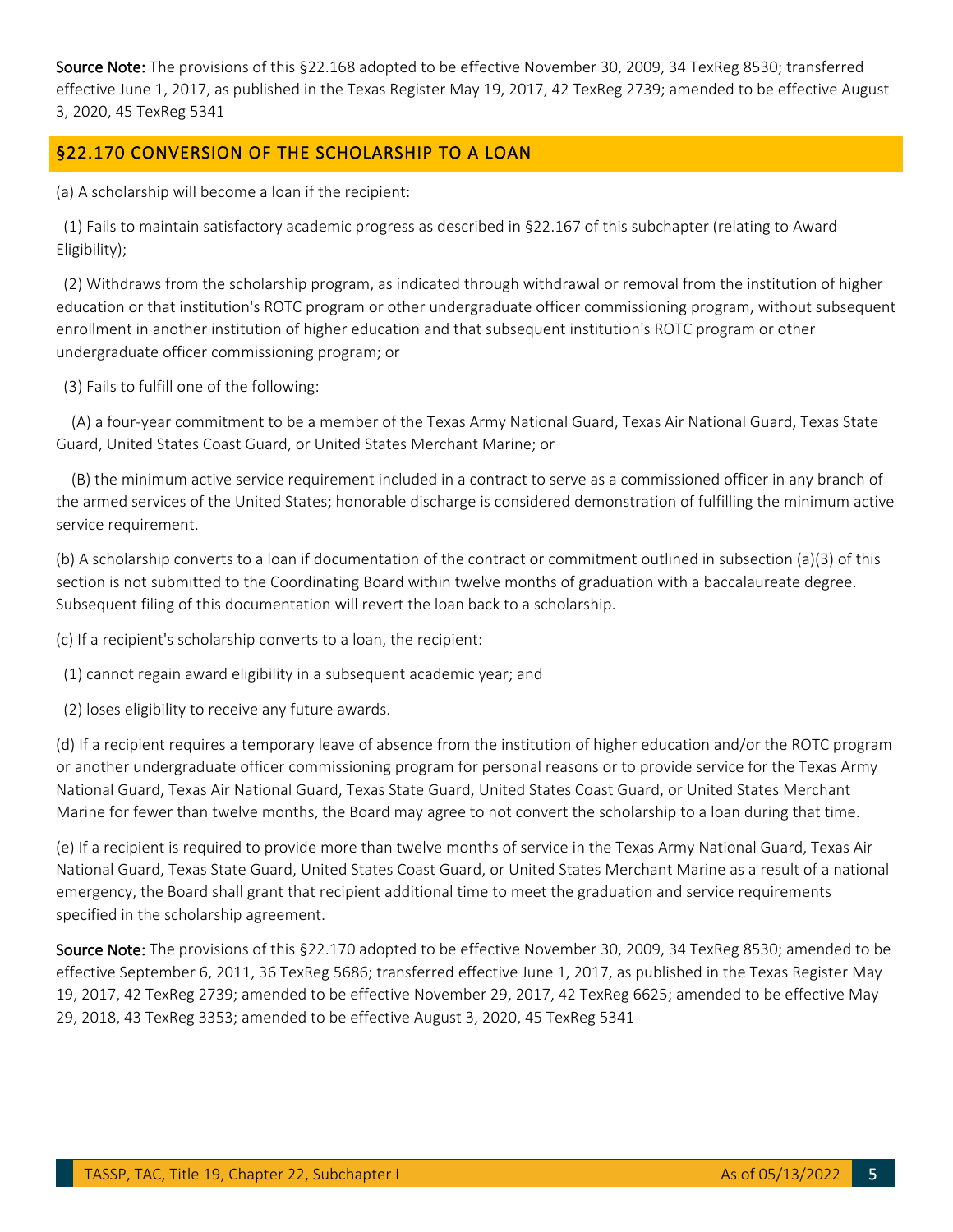### <span id="page-5-0"></span>§22.171 REPAYMENT OF LOANS

 (a) A scholarship is considered a loan on the date the recipient fails to meet the conditions of the scholarship as described in §22.170 of this subchapter (relating to Conversion of the Scholarship to a Loan); the loan amount must be repaid, plus interest accrued.

(b) Loan interest. The interest rate charged on the loans shall be the same rate charged for a College Access Loan at the time the funds were disbursed. Interest shall begin to accrue on the date the scholarship is converted to a loan.

 over the life of the loans are to be repaid in installments over a period of not more than 15 years after the date the (c) Period of loan repayment. The total amount of principal, interest, late charges, and any costs of collection that accrue scholarship becomes a loan.

(d) Grace period. A recipient shall begin making payments six months after the date the scholarship becomes a loan.

 (e) Minimum repayment amount. The minimum monthly payment amount required by any repayment plan is \$100, or an amount required to repay the loan within 15 years, whichever is greater.

 collected for late payment of all sums due and payable and shall be taken out of the next payment received by the Board. (f) Late charges. A charge of 5 percent of the scheduled monthly payment amount or five dollars (\$5), whichever is less, shall be assessed if the past due amount is not received within 20 days of the scheduled due date. These charges shall be

(g) Collection charges. In the case of delinquent accounts, the Commissioner may authorize the assessment of charges to cover costs necessary to collect the loan.

 (h) Deferments. An education deferment is available to any recipient whose loan is not in a default status and who provides the Board documentation of enrollment as at least a half-time student.

 financial hardship if the Board receives a written or verbal request stating the circumstances that merit such (i) Forbearance. Board staff may grant periods of forbearance in the form of postponed or reduced payments for unusual consideration.

(j) Prepayment. Any loans made through the program may be prepaid without penalty.

 (k) Application of payments. In accordance with the terms of the promissory note, Board staff shall determine the priority order in which payments shall be applied to interest, late charges, principal, collections costs and any other charges.

Source Note: The provisions of this §22.171 adopted to be effective November 30, 2009, 34 TexReg 8530; transferred 29, 2018, 43 TexReg 3353; amended to be effective August 3, 2020, 45 TexReg 5341 effective June 1, 2017, as published in the Texas Register May 19, 2017, 42 TexReg 2739; amended to be effective May

### <span id="page-5-1"></span>§22.172 ENFORCEMENT OF COLLECTION

 (a) When a scholarship recipient fails to make as many as five monthly payments due in accordance with the established repayment schedule for a scholarship which has become a loan, the entire unpaid balance shall become due and payable immediately.

 (b) When as many as six payments have been missed, the loan(s) will be considered to be in default, and the Office of the Attorney General, at the request of the Commissioner, may file suit for the unpaid balance plus court costs and attorneys' fees.

 (c) Board staff shall notify the Comptroller of Public Accounts when a recipient's loan has become 90 days or more past due, resulting in the non-issuance of certain state warrants.